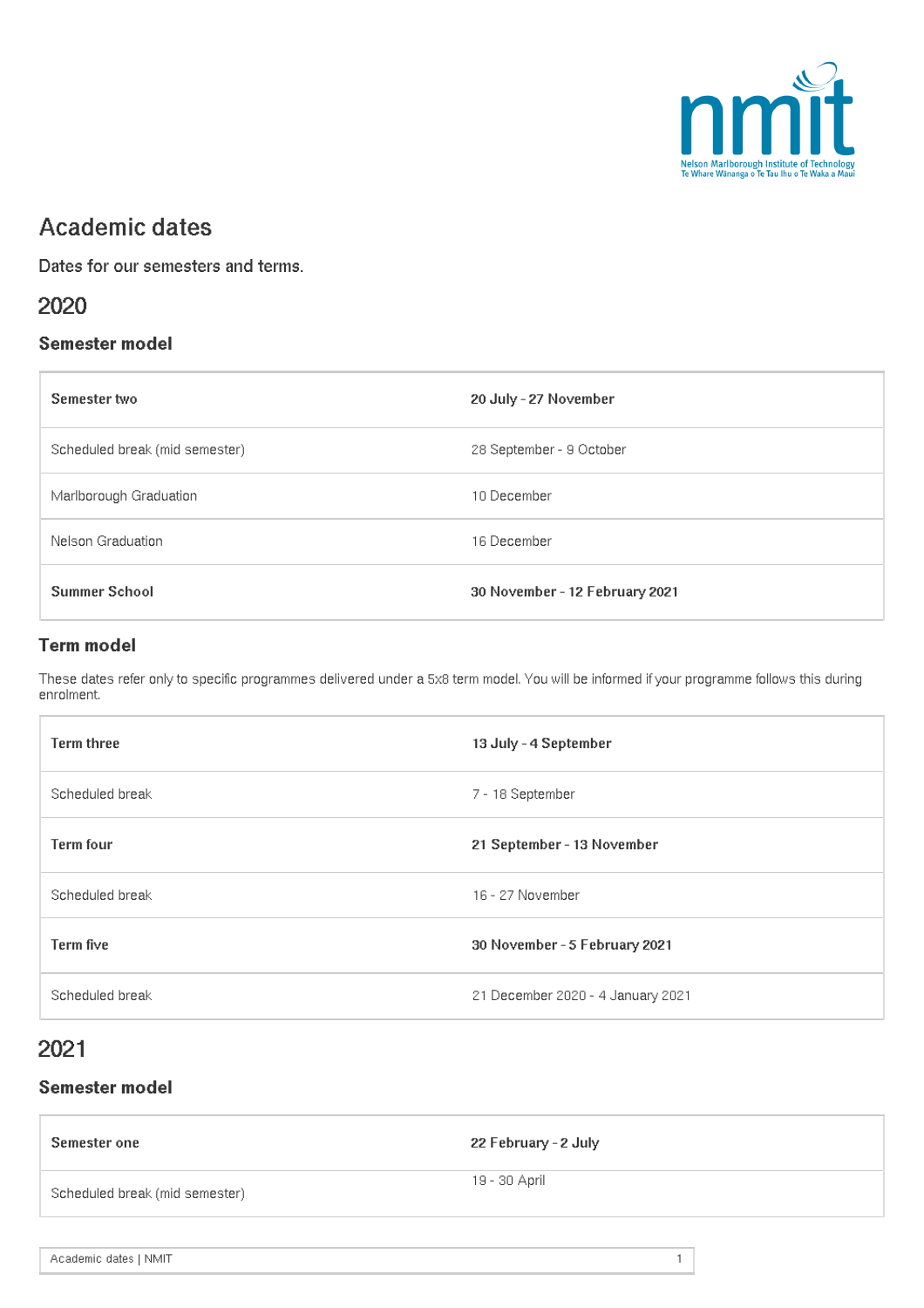| Scheduled break (mid year)     | 6 - 17 July            |
|--------------------------------|------------------------|
| Semester two                   | 19 July - 26 November  |
| Scheduled break (mid semester) | 4 October - 15 October |

#### Term model

These dates refer only to specific programmes delivered under a 5x8 term model. You will be informed if your programme follows this during enrolment.

| Scheduled break   | 8 - 19 February            |
|-------------------|----------------------------|
| Term one          | 22 February - 16 April     |
| Scheduled break   | 19 - 30 April              |
| Term two          | 3 May - 25 June            |
| Scheduled break   | 28 June - 9 July           |
| <b>Term three</b> | 12 July - 3 September      |
| Scheduled break   | 6 - 17 September           |
| <b>Term four</b>  | 20 September - 12 November |
| Scheduled break   | 15 - 26 November           |
| Term five         | 29 November - 4 February   |
| Scheduled break   | 20 - 31 December           |

## 2022

### Semester model

| Semester one                   | 21 February - 1 July     |
|--------------------------------|--------------------------|
| Scheduled break (mid semester) | 18 - 29 April            |
| Scheduled break (mid year)     | 6 - 17 July              |
| Semester two                   | 18 July - 25 November    |
| Scheduled break (mid semester) | 26 September - 7 October |

### Term model

Academic dates | NMIT